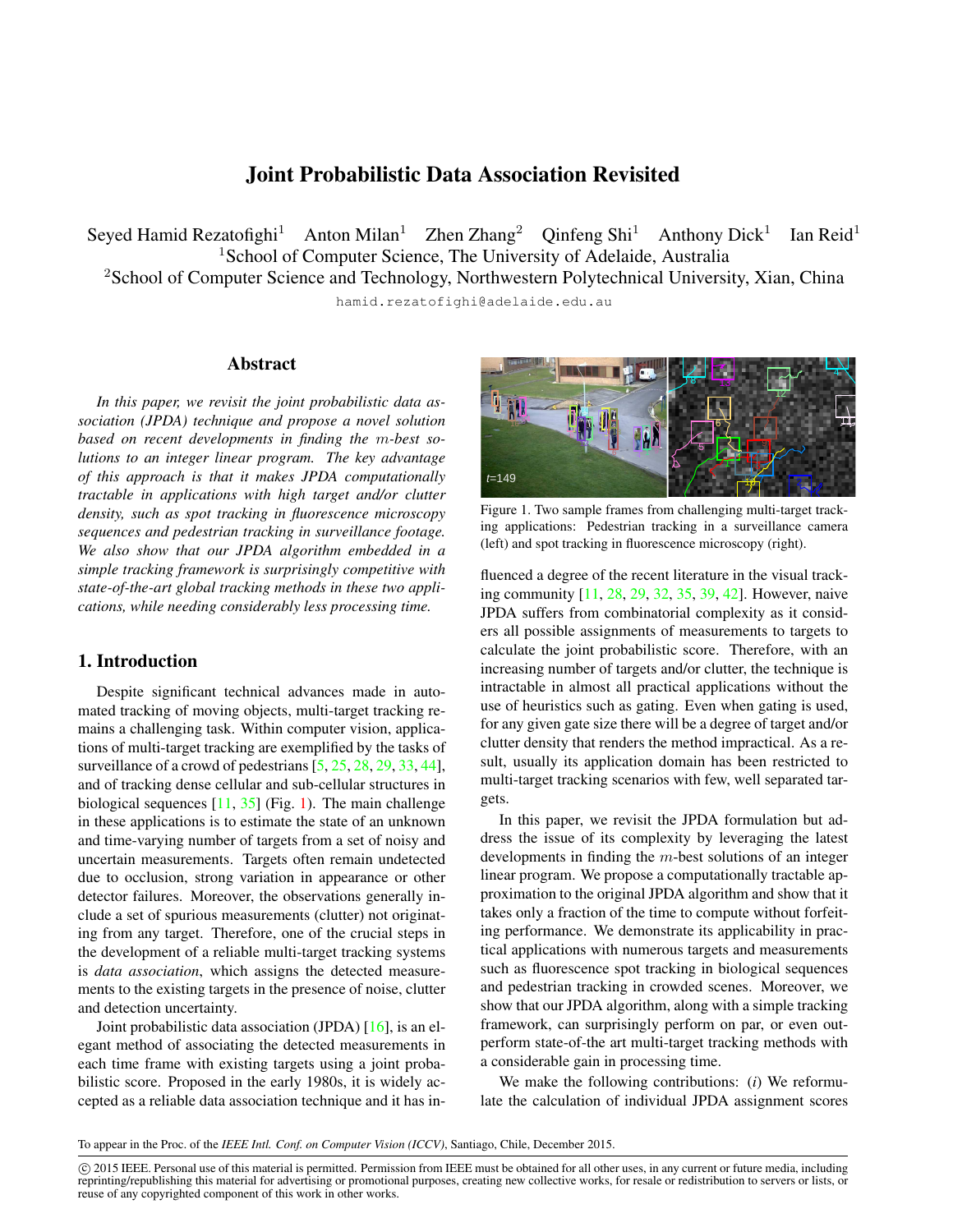as a series of integer linear programs (ILPs) and approximate the joint score by the  $m$ -best solutions. This allows us to obtain an extremely accurate estimate of the complete JPDA by only considering a tiny fraction of its entire solution space. (*ii*) We propose a generic and highly efficient way to calculate the  $m$ -best solutions for any binary linear program by using a binary tree partition method. (*iii*) With a computationally tractable JPDA solution, we extend our implementation to multi-frame (MF) JPDA to increase robustness of data association. To the best of our knowledge, this is the first practical implementation of MF-JPDA for real-world applications. (*iv*) We show state-of-the-art performance on cell and pedestrian tracking using only a fraction of the computational time of previous methods.

## 2. Related Work

One of the earliest approaches for online tracking (or state estimation of a dynamic target) is the Kalman filter [\[21\]](#page-8-12). This recursive Bayesian filter computes the optimal state posterior when dealing with linear observation and transition models as well as Gaussian noise. In contrast, the particle filter  $[14]$  approximates the state density by a finite number of samples (or particles). Both methods are inherently designed to deal with one target only. To manage a scenario with multiple objects, typically a greedy or local assignment process is used to resolve data association [\[8\]](#page-8-14).

The multi-hypothesis tracker (MHT)  $[11, 12, 34]$  $[11, 12, 34]$  $[11, 12, 34]$  $[11, 12, 34]$  $[11, 12, 34]$  is a more principled formulation for data association based on the Bayesian framework. It hypothesizes all possible data associations over time and uses measurements that arrive later in time to resolve ambiguities in the current frame. However, the complexity of the algorithm and the computational costs of this exhaustive search are considerable. In practice, heuristic pruning and merging techniques are usually combined with the MHT to restrict the exponentially growing number of hypotheses. In contrast to the (multiframe) JPDA that maintains the contributions from all potential hypotheses from all tracks, the MHT prunes out invalid hypotheses for each track independently and deleted terms are completely discarded [\[7\]](#page-8-17), making it impossible to recover from errors.

The joint probabilistic data association (JPDA) filter  $[16]$ , which we review in more detail in the next section, is another approach for finding an optimal target-tomeasurement assignment. Unfortunately, in its pure form, its computational complexity prohibits many real-world applications with a large number of targets. To alleviate the computational burden, different approximations of JPDA have been proposed. However, many of them use heuristic techniques and often sacrifice the tracking accuracy to make their algorithm computationally tractable [\[2,](#page-8-18) [38\]](#page-8-19). Oh *et al.* [\[31\]](#page-8-20) proposed a more principled JPDA approximation based on Markov chain Monte Carlo (MCMC) data association. While such sampling schemes offer a practical approach to approximating high-dimensional problems, they may suffer from poor mixing leading to slow convergence and the random elements can make reproducing experiments difficult.

Many of the most successful recent approaches in the vision literature [*e.g*. [5,](#page-8-0) [10,](#page-8-21) [24,](#page-8-22) [28,](#page-8-2) [32,](#page-8-9) [46\]](#page-8-23) are so-called offline, or batch processing techniques and follow a rather different strategy from the ones described above. Typically, a sequence of frames is considered at once and the state and data association of all targets are inferred jointly by optimizing a predefined objective. The main differences between methods lie in the exact formulations of the objective and the trade-off between modeling accuracy and tractability.

Discretizing the state space and making simplifying assumptions about conditional dependences reduces the complexity of multi-target tracking and allows one to achieve the global optimum by LP-relaxation  $[20, 43]$  $[20, 43]$  $[20, 43]$ , min-cost flow  $[10, 32, 46]$  $[10, 32, 46]$  $[10, 32, 46]$  $[10, 32, 46]$  $[10, 32, 46]$ , or k-shortest paths algorithms  $[5]$ . Moving to a continuous state representation [\[28\]](#page-8-2) or including more sophisticated terms, such as exclusion constraints [\[29\]](#page-8-3), leads to more complex optimization problems that can only be solved to local optimality. Further examples that belong to that second class include quadratic boolean programming [\[24\]](#page-8-22), generalized clique problems [\[45\]](#page-8-26), maximum weight-independent set [\[9\]](#page-8-27) and many more. While such methods show remarkable performance, the introduced delay in the output limits their applicability to offline applications in surveillance or video analysis.

In this work we revisit JPDA, a classical *online* approach, and demonstrate its power when combined with recent advances in optimization. Surprisingly, when combined with our novel principled approximation method, it is able to outperform many recent techniques while taking only a fraction of their time to process.

# 3. Joint Probabilistic Data Association

Let  $x_t^1, ..., x_t^N$  and  $z_t^1, ..., z_t^M$  be the states of all N targets and all  $M$  measurements at time  $t$ , respectively. The state vector  $x_t^j$  contains all relevant dynamic information about the  $j<sup>th</sup>$  target, *e.g.* its position and velocity, while the measurements contain what can be directly observed from the sequences, *e.g*. noisy and cluttered detected positions.

Let  $p_t(d_i^j = 1)$ , simply denoted by  $p_t(d_i^j)$ , be the assignment (or data association) probability representing that the measurement index  $i \in [M]_0 \triangleq \{0, 1, ..., M\}^1$  $i \in [M]_0 \triangleq \{0, 1, ..., M\}^1$  $i \in [M]_0 \triangleq \{0, 1, ..., M\}^1$  is generated by target  $j \in [N] \triangleq \{1, ..., N\}$  at time t. Here, 0 is a placeholder for a 'dummy' (or missed) detection. Under a linear Gaussian model,  $p_t(d_i^j)$  is obtained as follows:

<span id="page-1-0"></span><sup>&</sup>lt;sup>1</sup>For notational simplicity, we assume that all measurements can be assigned to all targets. However, if JPDA is followed by gating, only a subset of measurements can be assigned to each individual target.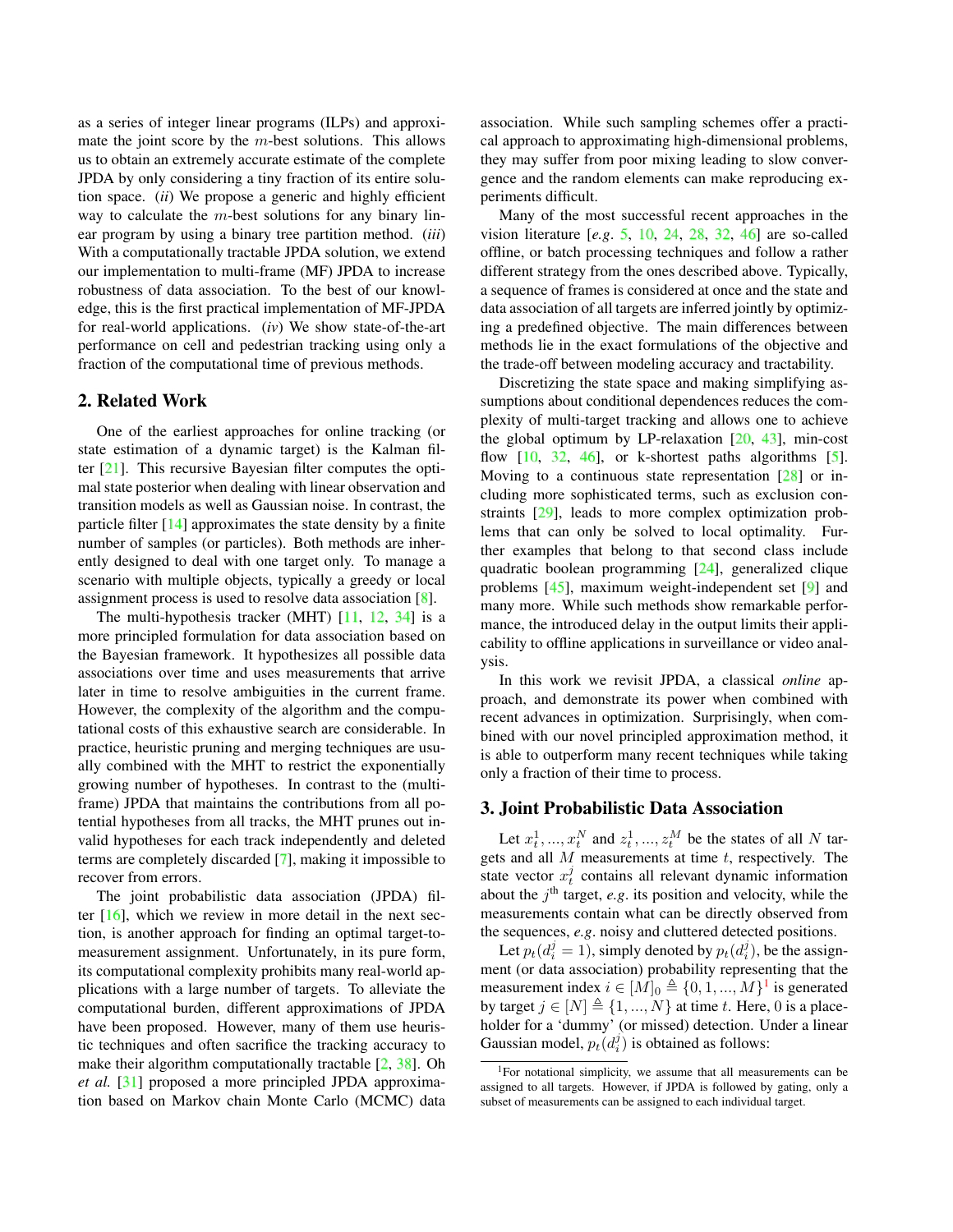$$
p_t\left(d_i^j\right) \propto \begin{cases} (1 - p_D)\beta & \text{if } i = 0, \\ p_D \cdot \mathcal{N}(z_t^i; \hat{x}_t^j, \Sigma_S) & \text{otherwise,} \end{cases}
$$
 (1)

where  $\hat{x}_t^j$  is the predicted position of the  $j^{\text{th}}$  target at time t,  $p<sub>D</sub>$  is the detection probability and  $\beta$  is the false detection (clutter) density. Here,  $\mathcal{N}(\cdot)$  is the normal distribution and  $\Sigma_S$  is the innovation covariance matrix of the Kalman filter.

The joint probabilistic data association (JPDA) algorithm calculates a marginalized probability  $q_t(d_i^j = 1)$ , simply denoted by  $q_t(d_i^j)$ , on the joint data association space  $\Theta$ . By definition, Θ consists of *all* possible combinations of measurement-to-target assignments such that *(a)* each measurement (except for the dummy hypothesis  $i = 0$ ) is assigned to at most one target, and *(b)* each target is uniquely assigned to a measurement. This space can be described by a set of binary vectors as follows:

$$
\mathbf{\Theta} = \left\{ \theta = \left( d_i^j \right)_{i \in [M]_0, \ j \in [N]} \middle| \ d_i^j \in \{0, 1\} \right\}
$$
 (2)

$$
\wedge \quad \sum_{j=1}^{N} d_i^j \leq 1, \quad \forall i \in [M]
$$
 (a)

$$
\wedge \quad \sum_{i=0}^{M} d_i^j = 1, \quad \forall j \in [N] \quad \Big\}, \tag{b}
$$

where  $|\Theta| =: n_h$  is the total number of joint assignments and  $\theta \in \Theta \subseteq \mathbb{B}^{N \times (M+1)}$  is a binary vector representing one possible solution to the data association problem.

Let  $\Theta_i^j \subset \Theta$  be a subset that includes all hypotheses that assign the measurement *i* to target *j* such that  $\Theta_i^j = \{ \theta \in$  $\Theta$  |  $d_i^j = 1$ }. The JPDA probability  $q_t(d_i^j)$  is calculated by marginalizing over this subset:

<span id="page-2-2"></span>
$$
q_t\left(d_i^j\right) = \sum_{\theta \in \Theta_i^j} p(\theta),\tag{3}
$$

where

$$
p(\theta) = \prod_{\substack{\forall r \in [M]_0 \\ \forall k \in [N]}} \left( p_t \left( d_r^k \right) \right)^{d_r^k} . \tag{4}
$$

Finally, all joint data association probabilities  $q_t(d_i^j)_{i \in [M]_0}$ are normalized and used to update the  $j<sup>th</sup>$  target's state [\[16\]](#page-8-8).

The accuracy of JPDA can be enhanced by taking the assignments in the subsequent frames into consideration (analogous to so-called Kalman smoothing vs. Kalman filtering). This extension, known as the JPDA-smoothing  $[26]$ or multi-frame JPDA (MF-JPDA) [\[37\]](#page-8-29), conditions the probability  $q_t(d_i^j)$  on both future *and* past information. However, this exacerbates the combinatorial explosion, and so has almost never been used in a practical application.

## 4. Our Solution

Even the traditional (single-frame) JPDA is often intractable because the sum over all possible combinations in



<span id="page-2-5"></span>Figure 2. Rewriting the data association in Eq. [\(6\)](#page-2-0) as an ILP. In this example, two targets (circles) and two measurements (I,II) and a dummy node (0) yield a  $6 \times 6$  constraint matrix **A** that ensures that at most one incoming edge for each measurement (a) and that exactly one outgoing edge for each target (b) can be selected. Note that equality constraints  $(6b)$  $(6b)$  are introduced by including negative entries so that both  $\leq$  and  $\geq$  constraints are enforced. The dummy node corresponds to a missed detection.

Eq. [\(3\)](#page-2-2) involves a potentially huge number of terms. Our approach to address this is to approximate  $q_t(\cdot)$  as the sum over the m highest probability hypotheses, which in most cases account for all but a tiny fraction of the total probability mass:

<span id="page-2-3"></span>
$$
q_t\left(d_i^j\right) \approx \sum_{\theta \in \Delta_i^j} p(\theta). \tag{5}
$$

Here,  $\Delta_i^j = \{ \theta \in \Theta^m \mid d_i^j = 1 \}$  and  $\Theta^m \subset \Theta$  is a subset of the m most likely hypotheses ( $|\mathbf{\Theta}^m|=m\ll n_h$ ). In other words, if we sorted all possible solutions in Θ according to their association probability  $q_t(\cdot)$ ,  $\Theta^m$  would contain only the top  $m$  entries that carry most of the probability mass.

We approach this in two stages. First, we reformulate the data association problem as an integer linear program (ILP). Solving this ILP will yield the best (*i.e*. maximum likelihood) data association. We then show how the second, third, *etc*. best solutions can be obtained successively in an efficient manner, yielding an approximation of  $q_t(d_i^j)$ in Eq.  $(5)$  based on the *m*-best solutions of the problem  $\max_{\theta \in \Theta} p(\theta)$ .

### 4.1. Data association as an integer linear program

We first rewrite the data association problem as a minimization:

<span id="page-2-0"></span>
$$
C_1^* = \min_{\theta \in \Theta} -\log (p(\theta))
$$
(6)  
= min 
$$
\sum_{\forall r \in [M]_0} -\left(\log (p_t(d_r^k)) \cdot d_r^k\right)
$$

$$
\forall k \in [N] \n\text{s. t.} \quad \sum_{k=1}^{N_t} d_r^k \leq 1 \quad \forall r \in [M]
$$
\n(a)

<span id="page-2-4"></span><span id="page-2-1"></span>
$$
\sum_{r=0}^{M_t} d_r^k = 1 \quad \forall k \in [N], \tag{b}
$$

The constraints  $(6a)$  $(6a)$ ,  $(6b)$  $(6b)$  ensure that at most one target is associated with each measurement and exactly one measurement is associated with each target. The value of  $\theta$ which attains the minimum value of  $(6)$  is the maximum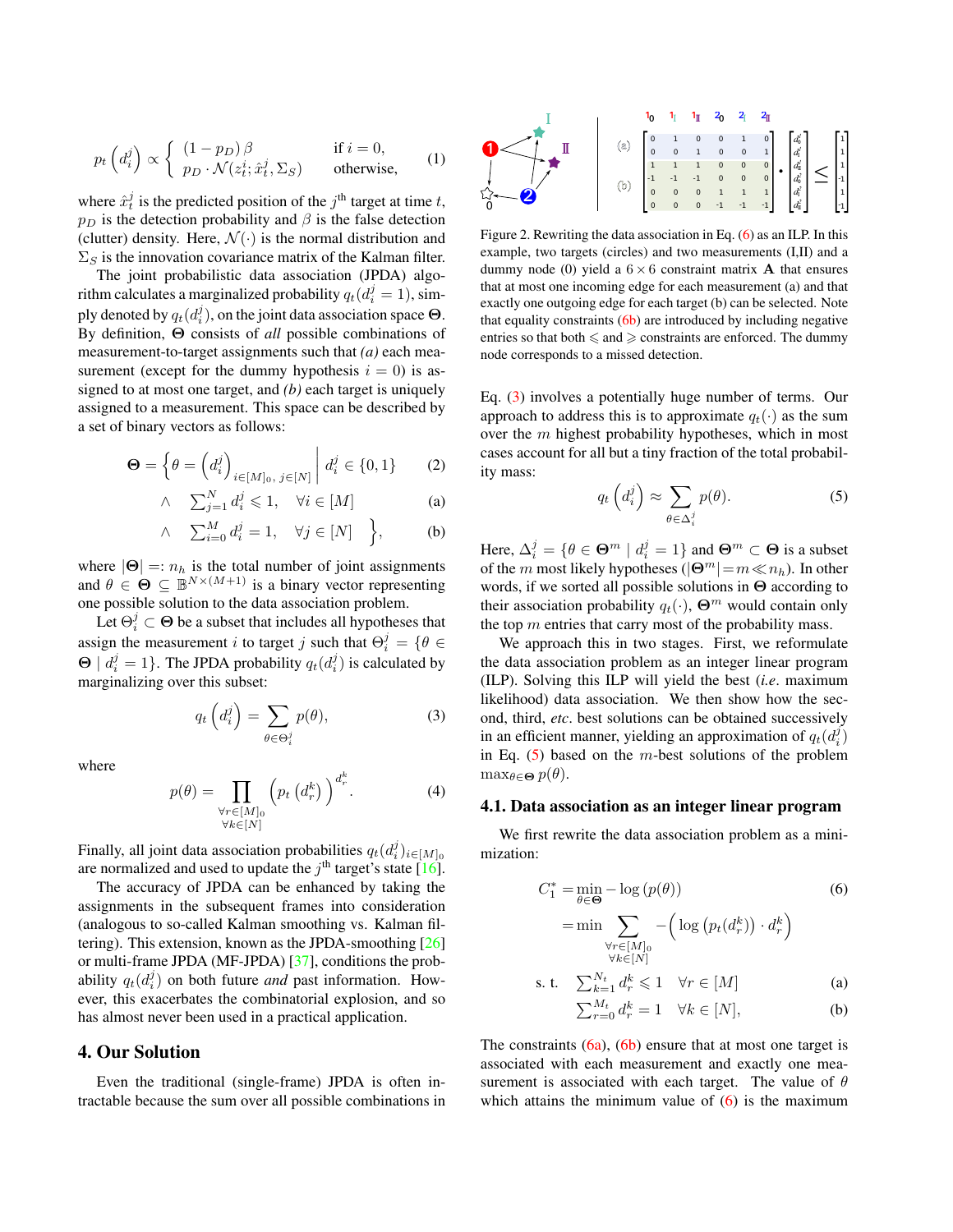likelihood data association. It is easy to see that this problem can be reformulated exactly as an integer linear program  $(ILP)$   $[40]$ :

<span id="page-3-0"></span>
$$
C_1^* = \min_{\mathbf{y} \in \{0,1\}^n} C^T \mathbf{y} \quad \text{s.t.} \quad \mathbf{A}\mathbf{y} \leq \mathbf{b}, \tag{7}
$$

where  $\mathbf{y} = [y_1, \dots, y_n]^T$  is a binary vector of length  $n =$  $N(M+1)$  such that  $y_l = d_r^k$ , and  $C = [c_1, \dots, c_n]^T$  is the cost vector with  $c_l = -\log (p_t(d_r^k))$ . Fig. [2](#page-2-5) illustrates the form of A, y and b for a toy example.

### <span id="page-3-7"></span>5. Approximation by the  $m$ -best Solutions

Solving the ILP in Eq. [\(7\)](#page-3-0) is straightforward using LP-relaxation<sup>[2](#page-3-1)</sup>. However, recall that we seek, not just the best assignment, but the best  $m$  solutions to obtain an accurate approximation of the JPDA assignment probability. Let  $C_m^*$ denote the  $m^{\text{th}}$  smallest objective value, and  $y^{(m)}$  the solution that attains this value:

$$
C_m^* = C^T \mathbf{y}^{(m)},\tag{8a}
$$

$$
\mathbf{y}^{(1)} = \operatorname{argmin}_{\mathbf{y}} C^T \mathbf{y}, \text{s. t. } \mathbf{A} \mathbf{y} \leqslant \mathbf{b}, \tag{8b}
$$

$$
\mathbf{y}^{(m)} = \operatorname{argmin}_{\mathbf{y}} C^T \mathbf{y}, \text{s. t.} \begin{cases} \mathbf{A} \mathbf{y} \leqslant \mathbf{b}, \\ \forall k < m : \mathbf{y} \neq \mathbf{y}^{(k)}. \end{cases} \tag{8c}
$$

The inequality constraints in Eq.  $(8c)$  can not be handled by general ILP solvers. However, since y is binary in our case, the constraints  $y \neq y^{(k)}$  can be reformulated as

<span id="page-3-4"></span>
$$
\langle \mathbf{y}, \mathbf{y}^{(k)} \rangle < \| \mathbf{y}^{(k)} \|_1,\tag{9}
$$

*i.e.* y differs from  $y^{(k)}$  in at least one bit<sup>[3](#page-3-3)</sup>. As a result, a naive approach to find the  $m$ -best solutions suggests itself: for  $k = 1, ..., m$ : *(i)* solve an ILP using standard solvers such as  $[18]$  to obtain  $y^{(k)}$ ; *(ii)* add constraints [\(9\)](#page-3-4) and repeat.

This kind of approach has been taken in some previous work for finding m-best solutions, [*e.g*. [3,](#page-8-32) [4\]](#page-8-33). However, the number of constraints grows with  $k$ . In the next section we present a much more efficient strategy that removes redundant constraints and inactive variables, thereby simplifying the problem with each  $k^{\text{th}}$ -best iteration instead of aggravating it, yielding sub-linear increase in running time.

# 5.1. Binary Tree Partition method

Instead of iteratively adding new constraints, Fromer and Globerson  $[17]$  show that *m*-best problems can be solved by iteratively solving a series of constrained second-best problems. Solutions are found in order from  $k = 1$  (best) to  $k = m$ . Finding the  $k^{\text{th}}$ -best solution assumes that the feasible set  $\mathcal{F}_k$  has been partitioned into  $k-1$  disjoint sets  $\mathcal{F}_k^1, ..., \mathcal{F}_k^{k-1}$ . The  $k^{\text{th}}$  solution  $\mathbf{y}^{(k)}$  is found by searching

Algorithm 1: Binary Tree Partition for JPDA  $\overline{\text{input}: C, \text{A}, \text{b}, m}$ output:  $\mathbf{y}^{(k)}, k=1,\ldots,m$  $\mathbf{1} \mathbf{y}^{(1)} = \operatorname{argmin}_{\mathbf{y}} C^T \mathbf{y}$  s. t.  $\mathbf{A} \mathbf{y} \leqslant \mathbf{b}$ ;  $\mathbf{y}^{(2)} = \mathop{\rm argmin}_{\mathbf{y}} C^T \mathbf{y} \text{ s. t. } \mathbf{A} \mathbf{y} \leqslant \mathbf{b}, \langle \mathbf{y}^{(1)}, \mathbf{y} \rangle < \|\mathbf{y}^{(1)}\|_1;$ 3 Select arbitrary  $j \in \{i | y_i^{(1)} \neq y_i^{(2)}\};$  $\mathbf{4}\;\;\mathcal{F}^1_3=\{\mathbf{y}\in \mathbb{B}^n|\mathbf{A}\mathbf{y}\leqslant \mathbf{b},\langle \mathbf{y},\mathbf{y}^{(1)}\rangle<\|\mathbf{y}^{(1)}\|_1, y_j=y_j^{(1)}\};$  $\mathbf{5}\ \ \mathcal{F}_3^2=\{\mathbf{y}\in \mathbb{B}^n|\mathbf{A}\mathbf{y}\leqslant \mathbf{b},\langle \mathbf{y},\mathbf{y}^{(2)}\rangle<\|\mathbf{y}^{(2)}\|_1, y_j=y_j^{(2)}\};$ 6  $y_3^1 = \operatorname{argmin}_{y \in \mathcal{F}_3^1} C^T y;$ 7  $\mathbf{y}_3^2 = \operatorname{argmin}_{\mathbf{y} \in \mathcal{F}_3^2} C^T \mathbf{y};$ 8 for  $k = 3, ..., m$  do 9  $l_k = \text{argmin}_l C^T \mathbf{y}_k^l, \ \ \mathbf{y}^{(k)} = \mathbf{y}_k^{l_k};$  $\begin{array}{ll} \textbf{10} & \end{array} \quad \mathcal{F}^l_{k+1} = \mathcal{F}^l_{k}, y^l_{k+1} = y^l_{k}, \forall l < k, l \neq l_k;$ 11 Select arbitrary  $j_k \in \{i | y_i^{(l_k)} \neq y_i^{(l)}\};$  $\mathcal{F}^{l_k}_{k+1} = \mathcal{F}^{l_k}_k \cap \{ \mathbf{y} | \langle \mathbf{y}^{(k)}, \mathbf{y} \rangle < \| \mathbf{y}^{(l_k)} \|_1, y_{j_k} = y_{j_k}^{(l_k)} \};$  $\begin{array}{ll} \textbf{13} & \left| & \mathcal{F}^k_{k+1} = \mathcal{F}^k_{k} \cap \{ \textbf{y} | \langle \textbf{y}^{(k)}, \textbf{y} \rangle < \|\textbf{y}^{(k)}\|_1, y_{j_k} = y^{(k)}_{j_k} \}; \end{array} \right.$ 14 Remove constraints  $\langle \mathbf{y}^{(k)}, \mathbf{y} \rangle < ||\mathbf{y}^{(k)}||_1$  from  $\mathcal{F}_{k+1}^{l_k}$ ; 15 Remove constraints  $\langle \mathbf{y}^{(l_k)}, \mathbf{y} \rangle \langle \| \mathbf{y}^{(l_k)} \|_1$  from  $\mathcal{F}^k_{k+1}$ ; 16  $\bigcup_{k=1}^{l} \mathbf{y}_{k+1}^{l} = \operatorname{argmin}_{\mathbf{y} \in \mathcal{F}_{k+1}^{l}} C^{T} \mathbf{y}, l \in \{l_k, k\};$ 

<span id="page-3-2"></span>all sets. To proceed to the  $(k+1)$ <sup>th</sup> solution they add the constraint  $y \neq y^{(k)}$ ; however this is redundant for all sets except for  $\mathcal{F}_k^{l_k}$ , which contains  $\mathbf{y}^{(k)}$ . Therefore, the previous solutions can be retained for all sets except this one, which is partitioned into two disjoint sets. The optimal value of the objective over these two sets can then be obtained via solving two second-best problems. This results in  $k$  disjoint sets, whose union is the feasible set of  $(k+1)$ -best problem, and the process is repeated.

As [\[17\]](#page-8-34) is designed for multi-label integer programming (IP), they need a specific IP solver that can handle constraints like  $y \neq y^{(k)}$  and  $y_i \neq y_i^{(k)}$ . However, in our case the variables are binary, so we note that 1) the constraint  $y \neq y^{(k)}$  is redundant in all sets except that containing  $y^{(k)}$ , and 2)  $y_i \neq y_i^{(k)}$  fixes the value of  $y_i$  as  $y_i = 1$  or  $y_i = 0$ . This is an assignment rather than a constraint and therefore reduces the dimensionality of  $\bf{v}$  by 1. Combining these observations leads to our streamlined form of Fromer and Globerson's approach, summarized in Alg. [1.](#page-3-5)

#### <span id="page-3-5"></span>5.2. Calculation of  $m$

In the previous sections we presented an efficient way to obtain the m-best solutions of an ILP with the assumption that  $m$  is known. However, we want to calculate  $m$  such that the probability mass error between the approximated and exact JPDA scores for all target-to-measurements assignments is less than a small threshold  $\epsilon$ :

<span id="page-3-6"></span>
$$
\mathcal{E} = \sum_{\theta \subseteq \Theta} p(\theta) - \sum_{\theta \subseteq \Theta^m} p(\theta) < \epsilon. \tag{10}
$$

<span id="page-3-1"></span><sup>&</sup>lt;sup>2</sup>The relaxation is tight because **A** is an assignment matrix (*cf.* [\[19\]](#page-8-35)).

<span id="page-3-3"></span><sup>&</sup>lt;sup>3</sup>In practice,  $\langle y, y^{(k)} \rangle \le ||y^{(k)}||_1 - 1$  is used instead.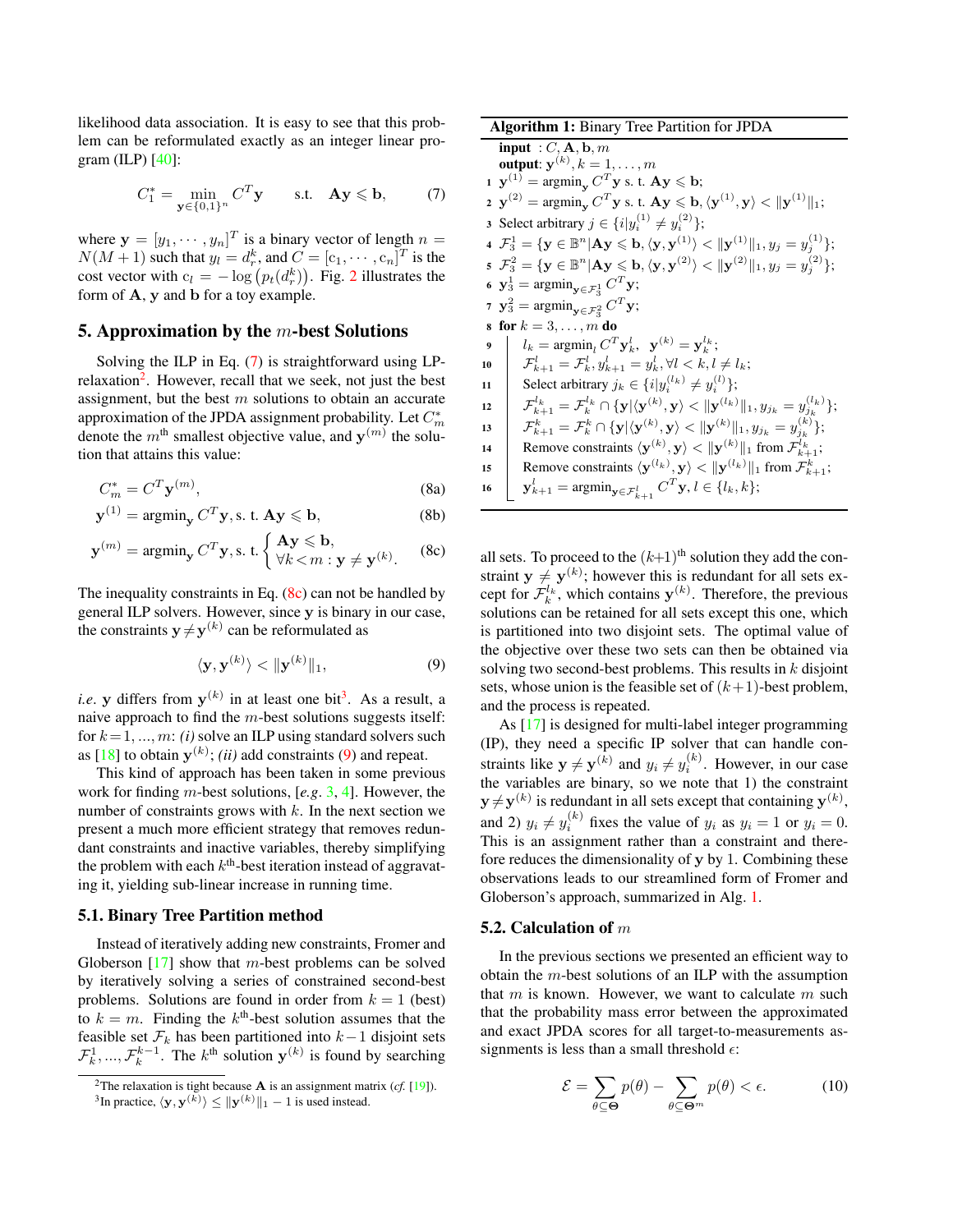

<span id="page-4-1"></span>Figure 3. Left: Noisy and cluttered detections. Right: Ground truth trajectories (solid lines) versus the tracking results (circle markers) using  $3F-JPDA_{100}$ .

It can be proved<sup>[4](#page-4-0)</sup> that a tight upper bound for this error is  $\mathcal{E} \leqslant (n_h - m) \exp(-C_m^*)$ . Therefore, for any case, m can be automatically calculated such that this tight upper bound error is less  $\epsilon$ .

# 6. Experimental Results

### <span id="page-4-3"></span>6.1. Evaluation on simulations

To evaluate the speed and accuracy of our  $m$ -best JPDA tracker, we first apply it on a simulated scenario with three moving targets crossing each other (Fig. [3\)](#page-4-1). Each target's state is given by its position and velocity  $x_t =$  $(x_p, \dot{x}_v, y_p, \dot{y}_v)$  and the motion is modeled by the discrete update equation  $x_t = \mathbf{F} x_{t-1} + \eta$ , where  $\mathbf{F} = \text{diag}[\mathbf{F}_1, \mathbf{F}_1]$ is a constant velocity model and  $\eta$  is Gaussian noise with covariance  $\mathbf{Q} = \text{diag}[\mathbf{Q}_1, \mathbf{Q}_1]$  representing unmodeled acceleration. F and Q take their textbook values as in:

$$
\mathbf{F}_1 = \begin{bmatrix} 1 & \tau \\ 0 & 1 \end{bmatrix}, \quad \mathbf{Q}_1 = q_d \begin{bmatrix} \tau^3/3 & \tau^2/2 \\ \tau^2/2 & \tau \end{bmatrix}, \quad (11)
$$

where  $\tau = 1$  is the sampling period and  $q_d = 0.02$  is the process noise parameter. Both noisy and spurious detection points  $z_t = (\hat{x}_p, \hat{y}_p)$  were generated according to a detection probability  $p_D = 0.7$  with added zero-mean Gaussian noise with covariance  $q_m = 0.1$  and a uniform clutter density  $\beta$  with a false positive rate  $\lambda = 3$ . To simulate long term occlusion, when multiple targets come very close to one another (distance less than 1), only one of them is detected and the others are missed (see Fig. [3](#page-4-1) left). In the following, we report averaged results over 100 Monte Carlo experiments. We evaluate based on observations from individual frames (JPDA, JPDA $_m$ ) and by including neighboring frames (3F-JPDA,  $3F-JPDA_m$ ).

Fig. [4](#page-4-2) (left) represents the probability mass approximation error  $\mathcal E$  from Eq. [\(10\)](#page-3-6), which is introduced by our approximation. As expected, the error decreases exponentially with growing  $m$ . Empirically, the error reaches less than 1% after  $m \ge 30$  best solutions. This figure also shows how the averaged processing time (green line) increases sub-linearly with m. In this experiment, our  $3F-JPDA_m$ 



<span id="page-4-2"></span>Figure 4. Left: Probability mass approximation error  $\mathcal{E}$  (*cf.* Eq. [10\)](#page-3-6) and processing time in seconds for 3F-JPDA. Right: Tracking error measured as the OSPA-T location error versus the number of m-best solutions for JPDA<sub>m</sub> and 3F-JPDA<sub>m</sub>. In both cases the solution converges to the minimum error for small m.

requires less than 2 seconds for any value of  $m \le 100$  whilst 3F-JPDA takes on average 57 seconds per simulation run to complete. To show how the approximation error affects the tracking results, Fig. [4](#page-4-2) (right) depicts the location error of the OSPA-T metric [\[36\]](#page-8-36), representing both track accuracy and label switching as a single number, versus the value of m. This confirms our claim from Eq.  $5$  that by selecting the best few solutions, we can reach the same accuracy as JPDA and 3F-JPDA, but with considerably lower processing time. Note that we deliberately designed a computationally tractable scenario for 3F-JPDA and compared with our  $3F$ -JPDA<sub>m</sub> over 100 experiments. The difference in processing time can be significantly larger in real-world applications, as we will see in the following section.

### 6.2. Evaluation on real-world data

Implementation details. The core JPDA algorithm does not include a mechanism to deal with a time-varying number of targets. A principled extension of JPDA, known as integrated JPDA (IJPDA) [\[13\]](#page-8-37), has been proposed for that purpose. However, IJPDA adds a considerable computational complexity to the JPDA algorithm. For simplicity, we use a heuristic initiation and termination scheme proposed in [\[35\]](#page-8-7): *(i)* any detection that is not claimed by an existing target is initiated as a new target; *(ii)* a track is terminated if the number of consecutive missed detection assignments reaches a specified threshold  $T<sub>d</sub>$ . In this latter case the estimated states for this track are deleted from the frame where the missed detection first occurred. In addition, all tracks with a life span shorter than a threshold  $L<sub>S</sub>$  are removed. We will show that even with this simple scheme, we can perform as well as, or even better than, the state-of-the art methods in real-world applications using *only* a set of sparse detections and a simple dynamic model.

For practical reasons we make use of a gating procedure that excludes the set of detections whose Mahalanobis distance exceeds a predefined threshold  $d_G$ . As noted in Sec. [1,](#page-0-1) gating can make JPDA tractable in cases where the number of interacting targets and the measurements inside their gates are small. Thus we only use our approximation when

<span id="page-4-0"></span><sup>&</sup>lt;sup>4</sup>Proof provided in the supplementary files.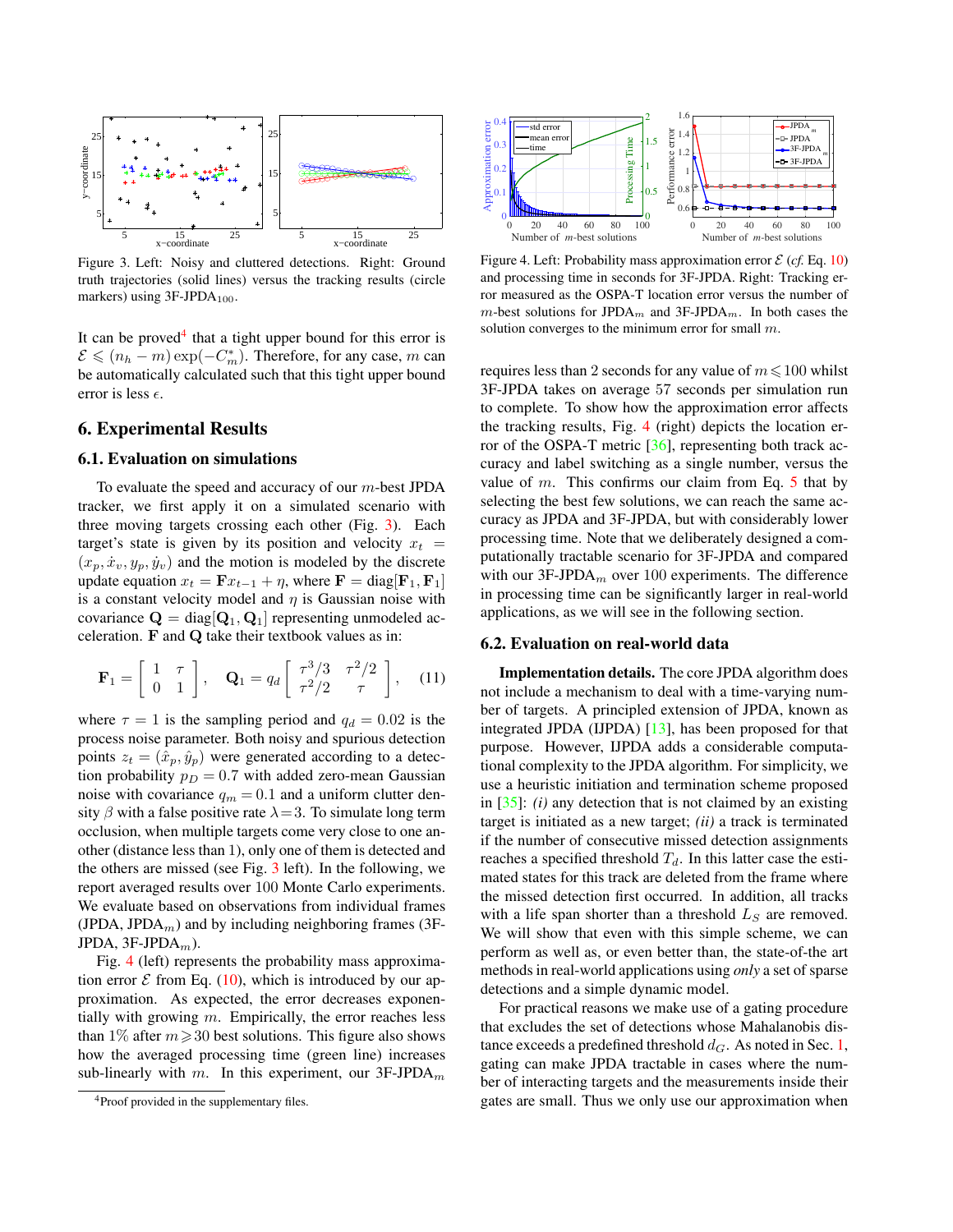the estimated number of possible assignments exceeds a threshold. Since the total number of hypotheses  $n_h$  cannot be accurately predicted when JPDA is followed by gating, we cannot make direct use of the calculation in Eq. [\(10\)](#page-3-6). Therefore, we fix  $m = 100$  throughout all our experiments. In our experience this value is enough to reach the same tracking accuracy as complete JPDA.

Complexity and runtime. The time complexity to find the  $k<sup>th</sup>$ -best solution of an ILP for the naive approach (see Sec. [5\)](#page-3-7) is  $\mathcal{O}((A+k)^{1.5}B^2)$ , where  $B = MN$  and  $A = M + N$  [\[30\]](#page-8-38). This becomes computationally prohibitive for large  $k$ . In contrast, our proposed approach takes  $O(A^{1.5}(B - D_k)^2)$  time, where  $D_k$  is a monotonic increasing function of  $k$ . This yields a sub-linear increase in running time as k increases (*cf.* Sec. [6.1,](#page-4-3) Fig. [4\)](#page-4-2).

Our code was implemented using MATLAB and was run on a desktop PC (Intel Core i7 − 4790 , 3.60 GHz CPU, 16 GB RAM), making use of the Gurobi ILP solver (version 5.6.3, 64bit). We report the average processing time per frame of the tracking methods in the following experiments.

Evaluation performance measures. To evaluate the performance of the tracking methods in the fluorescence spot tracking application, we employ the same Optimal Sub-Pattern Assignment metric for tracks (OSPA-T), used in [\[11\]](#page-8-6) and [\[35\]](#page-8-7). This error metric can be seen as the sum of cardinality and location errors. The cardinality error can be interpreted as errors related to missed or false tracks while the location error combines both track accuracy and the labeling (or mismatch) errors.

For quantitative comparison with previous pedestrian tracking methods and for consistency with their evaluation scheme, we used the popular CLEAR MOT performance measures [\[6\]](#page-8-39). The multi-object tracking accuracy (MOTA) combines errors such as false positives (FP), false negatives (FN) and identity switches (IDs) into a single number. The multi-object tracking precision (MOTP) measures the localization accuracy of trajectories. Mostly lost (ML) and mostly tracked (MT) scores [\[25\]](#page-8-1) respectively represent how many targets are tracked for less than 20% and more than 80% of their life span based on ground truth trajectories (GT). We also report the tracking recall and precision.

### 6.2.1 Fluorescence spot tracking

We first apply our proposed JPDA<sub>m</sub> and 3F-JPDA<sub>m</sub> in a challenging biological application: tracking numerous subcellular structures in fluorescence microscopy sequences. These structures are seen as small moving bright spots that can appear or disappear from the field of view or be occluded by other structures. Our sequences include 300 frames and comprise a time-varying number of targets (on average  $\approx 204$  spots per frame) moving inside a cell membrane with an effective region  $\approx 230 \times 230$  pixels.

| Method          | Location $\downarrow$ | Cardinality $\downarrow$ | OSPA-T <sub>J</sub> | Time $\downarrow$ |
|-----------------|-----------------------|--------------------------|---------------------|-------------------|
|                 | (Pixel)               | (Pixel)                  | (Pixel)             | (Sec.)            |
| <b>MHT</b> [11] | 5.38                  | 1.94                     | 7.32                | 0.23              |
| JPDA [35]       | 2.14                  | 4.06                     | 6.20                | 2.38              |
| $JPDA_{100}$    | 2.14                  | 4.06                     | 6.20                | 0.20              |
| $3F-JPDA100$    | 1.94                  | 3.22                     | 5.16                | 3.13              |

<span id="page-5-1"></span>Table 1. The averaged location, cardinality and OSPA-T errors and processing time per frame of the spot trackers.  $JPDA_{100}$ matches the error of JPDA with lower computation time, while  $3F-JPDA<sub>100</sub>$  reduces overall error at higher computational cost.

We compare the results of our proposed single frame JPDA (JPDA<sub>100</sub>) and three frames JPDA (3F-JPDA<sub>100</sub>) on these sequences against two state-of-the-art spot tracking methods: IMM-JPDA [\[35\]](#page-8-7) and MHT [\[11\]](#page-8-6). To evaluate the performance of all algorithms fairly, the same detections were provided for all competing tracking methods using the spot detector proposed in [\[11\]](#page-8-6). Moreover, since a single motion model (constant velocity) describes the dynamic behavior of our structures in this application sufficiently well, a single motion model implementation of all tracking meth-ods was used<sup>[5](#page-5-0)</sup>. All parameters for all methods were either directly estimated or tuned manually on a training sequence (a 30 frame movie). We used the same value for all parameters that are in common between the methods: detection probability  $p_D = 0.77$ ; clutter rate  $\lambda = 1$ ; gate size  $d_G = 4$ ; dynamic noise  $q_d = 0.1$ ; and measurement noise  $q_m = 1$ . For all JPDA techniques including the IMM-JPDA method, the termination and track deletion parameters were set as  $T_d = 8$ and  $L<sub>S</sub> = 2$ . Note that increasing the depth or the gate size for MHT does not yield noticeable performance improvement, but significantly slows down the computation.

In Tab. [1,](#page-5-1) the average processing time<sup>[6](#page-5-2)</sup> and the tracking results for all aforementioned methods are reported. According to the OSPA-T value, all JPDA algorithms track more accurately than MHT in this application. However, since we used a heuristic for track initiation and termination, all JPDA algorithms have higher cardinality errors due to higher numbers of false tracks compared to MHT, which has a principled way for target initiation and termination. The overall performance superiority of JPDA is mainly due to its reliability of dealing with long occlusion and complex data association, which are frequent in this application.

As expected, our  $\text{IPDA}_{100}$  performs as accurately as JPDA [\[35\]](#page-8-7), but more than 10 times faster on average. This faster performance is mainly due to a few frames involving many interacting targets, which take around 640 seconds for JPDA while our JPDA $_m$  requires only 1.5 seconds. In this application, 3F-JPDA is computationally intractable; based on our knowledge of its cost relative to the JPDA, we estimate that it would take several weeks to complete on this

<span id="page-5-2"></span><span id="page-5-0"></span> $5$ Therefore, we abbreviate IMM-JPDA [\[35\]](#page-8-7) as JPDA in Table [1.](#page-5-1)

<sup>&</sup>lt;sup>6</sup>The average processing time for MHT is reported based on a Java implementation, available on <http://icy.bioimageanalysis.org>.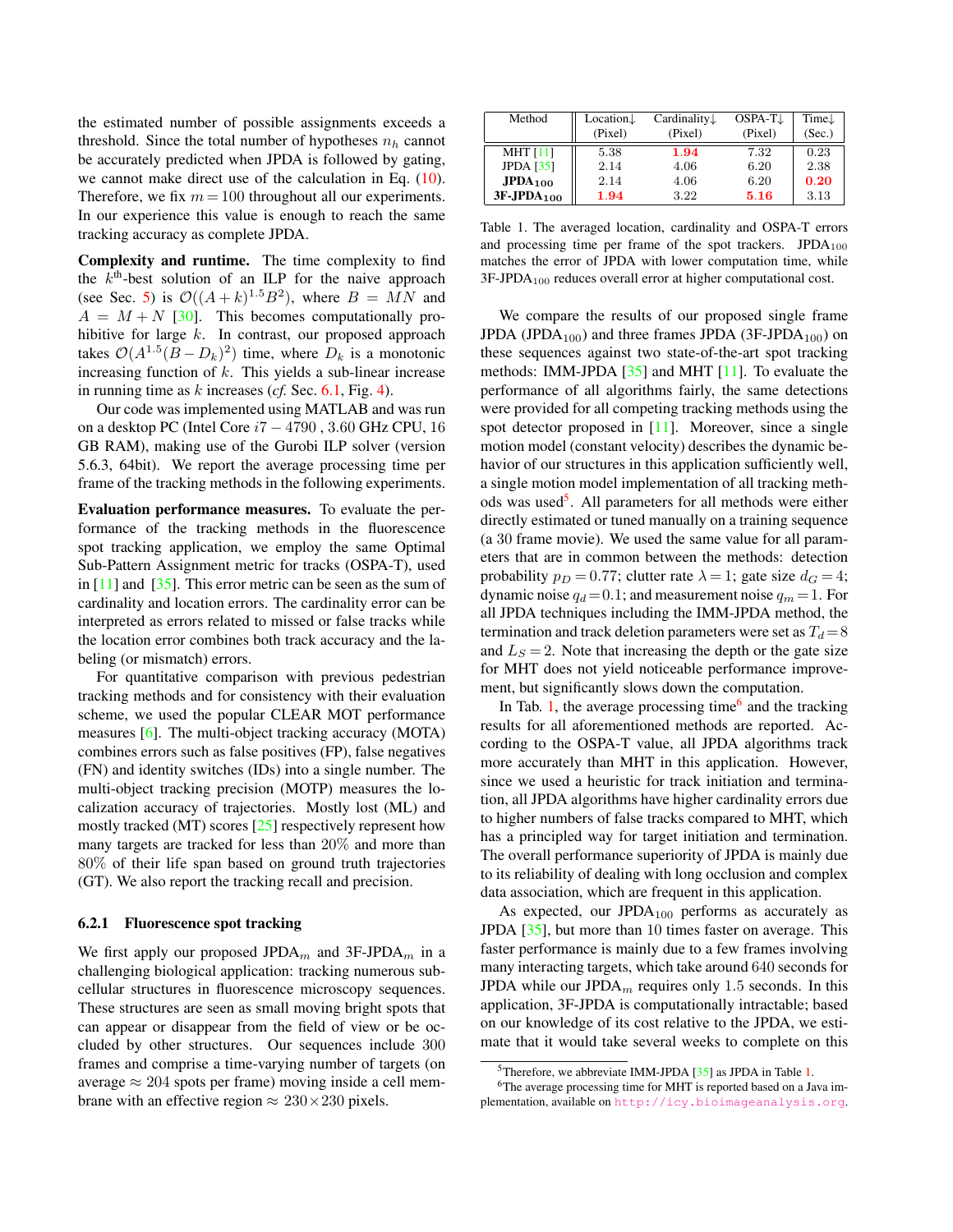

Figure 5. Our tracking results on a fluorescence microscopy sequence (top row, cropped for better readability) using 3F-JPDA<sub>100</sub> and PETS S2.L2 (second row) and TUD-Stadtmitte (bottom) using  $JPDA_{100}$ .

dataset. However,  $3F-JPDA_{100}$  is highly efficient and has overall a lower OSPA-T value compared to other methods.

### 6.2.2 Pedestrian tracking

We demonstrate the performance of our method for visual tracking in surveillance by evaluating our results on the popular PETS 2009 video sequences [\[15\]](#page-8-40), in particular those with high target density: S1.L1-2, S1.L2-1, S2.L2 and S2.L3. We also include the sequence (TUD-Stadtmitte) [\[1\]](#page-8-41) with a very different setup captured from a low angle. In all videos, tracking is performed in image coordinates using publicly available detections provided by [\[28\]](#page-8-2) as input. As discussed above, we use a constant velocity model for tracking pedestrians in image space. Empirically, we find our results are not sensitive to the exact parameter settings. To achieve best performance, we manually tune them on a different PETS sequence (S1.L2-2), and then fix them for all test sequences at  $p_D = 0.89$ ,  $\lambda = 3$ ,  $d_G = 5.48$ ,  $q_d = 0.5$ ,  $q_m = 7$ ,  $T_d = 45$  and  $L_s = 15$ .

In Tab. [2,](#page-7-0) we compare our results against several stateof-the art methods applied on the same sequences. Previous figures are taken from [\[28,](#page-8-2) [29,](#page-8-3) [41\]](#page-8-42) and the same evaluation script is used to quantify our results. All metrics are computed in 3D with a 1m hit/miss threshold. For a meaningful comparison to other methods, we present the results for the entire image, and for a cropped tracking area for each sequence. Since the number of occlusions and crossing targets in this application is significantly lower than in fluores-

cence spot tracking,  $3F$ -JPDA<sub>100</sub> does not yield a noticeable improvement compared to JPDA<sub>100</sub>. Moreover, full JPDA has exactly the same results as  $JPDA_{100}$ , but requires higher processing time. Therefore, we only report the results of  $JPDA<sub>100</sub>$  in this setting.

The performance measures in Tab. [2](#page-7-0) indicate that the results of JPDA<sub>100</sub> produce an increased number of false tracks (higher FP) compared to the other methods. As discussed, this is mainly due to the heuristic track initiation and termination used. Nevertheless, we can still outperform state-of-the-art methods w.r.t. MOTA in most sequences. The main reason is JPDA's ability to robustly maintain targets' identities through long occlusions resulting in higher MT and lower FN and IDs. The processing time of  $JPDA_{100}$ is between 0.001 and 0.046 seconds per frame, easily enabling its use in real-time applications.

MOTChallenge. In addition to the above experiments, we also present our results<sup>[7](#page-6-0)</sup> on *MOTChallenge*, a recent multitarget tracking benchmark  $[23]$ , featuring a number of sequences with substantially varying properties, such as the number of targets present, camera motion, target density, *etc*. Tab. [2](#page-7-0) (bottom) shows our performance along with the top three competitors with available corresponding publications at the time of submission. Although we only rely on the provided detections and a simple dynamic model, our approach shows very competitive performance, while being one to two orders of magnitude faster. We achieve the over-

<span id="page-6-0"></span>[http://motchallenge.net/results/2D\\_MOT\\_2015/](http://motchallenge.net/results/2D_MOT_2015/)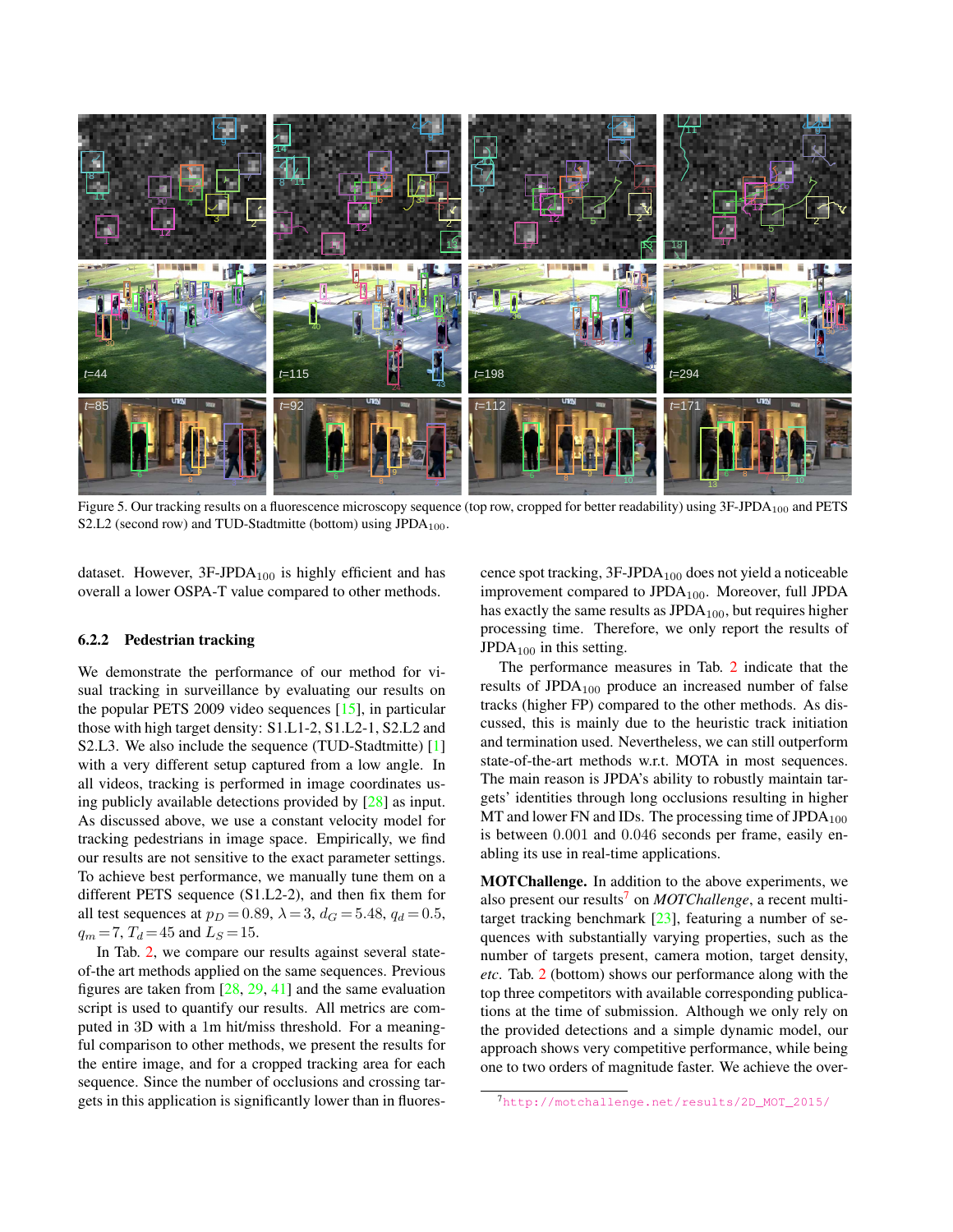| Dataset<br>(Sequence)              | Method                                 | MQ <sub>6</sub> | $MQ^{\text{TP}}_{\%}$ | GT               | MT                       | ML<br>↑                 | FP              | <b>FN</b>        | <b>IDs</b><br>↓                                    | $\text{Recall}$ | $P_{\overline{O}_{\!\!O}^c}\neq$ |
|------------------------------------|----------------------------------------|-----------------|-----------------------|------------------|--------------------------|-------------------------|-----------------|------------------|----------------------------------------------------|-----------------|----------------------------------|
|                                    |                                        |                 |                       |                  |                          |                         |                 |                  |                                                    |                 |                                  |
| <b>PETS</b><br>$(S1.L1-2)$         | Pirsiavash et al. [32]                 | 45.4            | 66.8                  | 36               | 9                        | 14                      | 6               | 1367             | $\overline{38}$                                    | 47.1            | 99.5                             |
|                                    | Berclaz et al. [5]                     | $51.5\,$        | 64.8                  | 36<br>36         | 16<br>18                 | 14<br>8                 | 98<br>34        | 1151             | $\overline{\mathbf{4}}$<br>$\overline{\mathbf{4}}$ | 55.5            | 93.6                             |
|                                    | Wen et al. $[41]$                      | 57.1            | 54.8                  |                  |                          |                         |                 | 1071             |                                                    | 58.6            | 97.8                             |
|                                    | Milan et al. [28]                      | 57.9            | 59.7                  | 36               | 19                       | 11                      | 148             | 918              | 21                                                 | 64.5            | $91.8\,$                         |
|                                    | $JPDA_{100}$                           | 70.0            | 64.8                  | 36               | 21                       | $5\phantom{1}$          | 108             | 658              | 10                                                 | 74.5            | 94.7                             |
|                                    | Milan et al. [29]                      | 60.0            | 61.9                  | 44               | $\overline{21}$          | $\overline{11}$         | 169             | 1349             | 22                                                 | 64.9            | 93.7                             |
|                                    | $JPDA_{100}$                           | 63.5            | 64.5                  | $44\,$           | 17                       | 9                       | 112             | 1279             | 13                                                 | 66.7            | 95.8                             |
| <b>PETS</b><br>$(S1.L2-1)$         | Berclaz et al. [5]                     | 19.5            | 60.6                  | 43               | $\overline{4}$           | 29                      | 64              | 2950             | $\overline{7}$                                     | 21.4            | 92.6                             |
|                                    | Milan et al. [28]                      | 30.8            | 49.0                  | 43               | $\overline{7}$           | 20                      | 227             | 2308             | 61                                                 | 38.5            | 86.4                             |
|                                    | $JPDA_{100}$                           | 32.8            | 59.8                  | 43               | 9                        | 20                      | 230             | 2238             | 52                                                 | 40.3            | 86.8                             |
|                                    | Milan et al. [29]                      | 29.6            | 58.8                  | 42               | $\overline{2}$           | $\overline{21}$         | $\overline{27}$ | 3494             | $\overline{42}$                                    | 30.9            | 98.3                             |
|                                    | $JPDA_{100}$                           | 32.8            | 57.6                  | 42               | 5                        | 15                      | 218             | 3108             | 76                                                 | 38.6            | $89.9\,$                         |
|                                    | Pirsiavash et al. [32]                 | 45.0            | 64.1                  | $\overline{74}$  | 7                        | 17                      | 199             | 4257             | 137                                                | 49.0            | 95.4                             |
|                                    | Berclaz et al. [5]                     | 24.2            | 60.9                  | 74               | $\overline{\mathcal{C}}$ | 40                      | 193             | 6117             | 22                                                 | 26.8            | 92.1                             |
| <b>PETS</b>                        | Wen et al. [41]                        | 62.1            | 52.7                  | 74               | 27                       | 3                       | 640             | 2402             | 125                                                | 71.2            | 90.3                             |
| (S2.L2)                            | Milan et al. [28]                      | 56.9            | $59.4\,$              | $74\,$           | 28                       | 12                      | 622             | 2881             | 99                                                 | 65.5            | 89.8                             |
|                                    | $JPDA_{100}$                           | 58.3            | 59.3                  | 74               | 22                       | 6                       | 910             | 2468             | 103                                                | 70.5            | 86.6                             |
|                                    | Milan et al. [29]                      | 58.1            | 59.8                  | 43               | $\overline{11}$          | $\mathbf{1}$            | 549             | 3592             | 167                                                | 65.1            | 92.4                             |
|                                    | $JPDA_{100}$                           | 58.2            | 58.5                  | 43               | 11                       | $\bf{0}$                | 1051            | 3108             | 143                                                | 69.8            | 87.2                             |
|                                    | Pirsiavash et al. [32]                 | 43.0            | 63.0                  | 44               | $\bf 5$                  | 18                      | 46              | 1760             | $52\,$                                             | 46.0            | 97.0                             |
| <b>PETS</b><br>(S2.L3)             | Berclaz et al. [5]                     | 28.8            | 61.8                  | 44               | 5                        | 31                      | 45              | 2269             | $\overline{7}$                                     | 30.4            | 95.7                             |
|                                    | Wen et al. $[41]$                      | 55.3            | 53.2                  | 44               | 12                       | 9                       | 149             | 1272             | 36                                                 | 61.0            | 93.0                             |
|                                    | Milan et al. [28]                      | 45.4            | 64.6                  | 44               | 9                        | 18                      | 169             | 1572             | 38                                                 | 51.8            | $90.9\,$                         |
|                                    | $JPDA_{100}$                           | 53.9            | 61.6                  | 44               | 15                       | 17                      | 162             | 1320             | 20                                                 | 59.5            | 92.3                             |
|                                    | Milan et al. [29]                      | 39.8            | 65.0                  | 44               | $\overline{8}$           | 19                      | 115             | 2493             | 27                                                 | 43              | 94.2                             |
|                                    | $JPDA_{100}$                           | 48.0            | 62.3                  | 44               | 13                       | 18                      | 161             | 2092             | 23                                                 | 52.2            | $93.4\,$                         |
| <b>TUD</b><br>(Stadtmitte)         | Berclaz et al. [5]                     | 45.8            | 56.7                  | $\overline{9}$   | 1                        | $\mathbf{1}$            | 117             | 261              | $\overline{5}$                                     | 63.1            | 79.2                             |
|                                    | Milan et al. [28]                      | 71.1            | 65.5                  | $\boldsymbol{9}$ | $\overline{7}$           | $\bf{0}$                | 92              | 108              | $\overline{\mathbf{4}}$                            | 84.7            | 86.7                             |
|                                    | $JPDA_{100}$                           | 57.9            | 60.0                  | 9                | $\overline{4}$           | $\mathbf{1}$            | 120             | 172              | 6                                                  | 75.7            | 81.7                             |
|                                    | Milan et al. [29]                      | 56.2            | 61.6                  | $\overline{10}$  | $\overline{\mathbf{4}}$  | $\overline{\mathbf{0}}$ | 134             | $\overline{357}$ | $\overline{15}$                                    | 69.1            | 85.6                             |
|                                    | $JPDA_{100}$                           | 58.9            | 59.8                  | 10               | $\overline{\mathbf{4}}$  | $\mathbf{1}$            | 116             | 349              | 10                                                 | 69.8            | 87.4                             |
|                                    | <b>CEM</b> [28]<br>$(1.1$ fps)         | 19.3            | 70.7                  | 721              | 8.5                      | 46.5                    | 14180           | 34591            | 813                                                | 43.7            | 65.4                             |
| 2D MOT<br>Challenge<br>(Benchmark) | SegTrack [27]<br>$(0.2$ fps $)$        | $22.5\,$        | 71.7                  | 721              | 5.8                      | 63.9                    | 7890            | 39020            | 697                                                | 36.5            | 74.0                             |
|                                    |                                        |                 |                       |                  |                          |                         |                 |                  |                                                    |                 |                                  |
|                                    | MotiCon <sup>[22]</sup><br>$(1.4$ fps) | 23.1            | 70.9                  | 721              | 4.7                      | 52.0                    | 10404           | 35844            | 1018                                               | 41.7            | 71.1                             |
|                                    | $JPDA_{100}$<br>$(32.6$ fps $)$        | 23.8            | 68.2                  | 721              | $5.0\,$                  | $58.1\,$                | 6373            | 40084            | 365                                                | 34.8            | 77.0                             |

<span id="page-7-0"></span>Table 2. Quantitative comparison results of our JPDA<sub>100</sub> with other state-of-the-art trackers on the pedestrian datasets. The **red** and blue colors indicate the **best** and the second best performing tracker on each metric. For each sequence, results above the line are for a cropped tracking region, while below the line use the entire frame.

all lowest number of ID switches, which once again confirms the power of joint data association. Please note that the JPDA algorithm solves the data association problem in an online manner, whereas the closest previous approaches belong to the class of batch processing techniques.

# 7. Conclusion

In this paper, we revisited the JPDA algorithm and proposed an efficient and accurate approximation. We demonstrated the validity of our approach on two challenging multi-target tracking applications with noisy detections and

substantial occlusion. In spite of the heuristic nature of the track initiation scheme, we showed that JPDA performs on par or even better than state-of-the-art methods in molecular applications and pedestrian tracking.

Our future work will explore more general applications of this approach. JPDA is just one example of an association/matching method used in computer vision, and we believe that our method can also be used to increase the scale and speed at which other such methods can be applied.

Acknowledgment: This work was supported by ARC Linkage Project LP130100154.